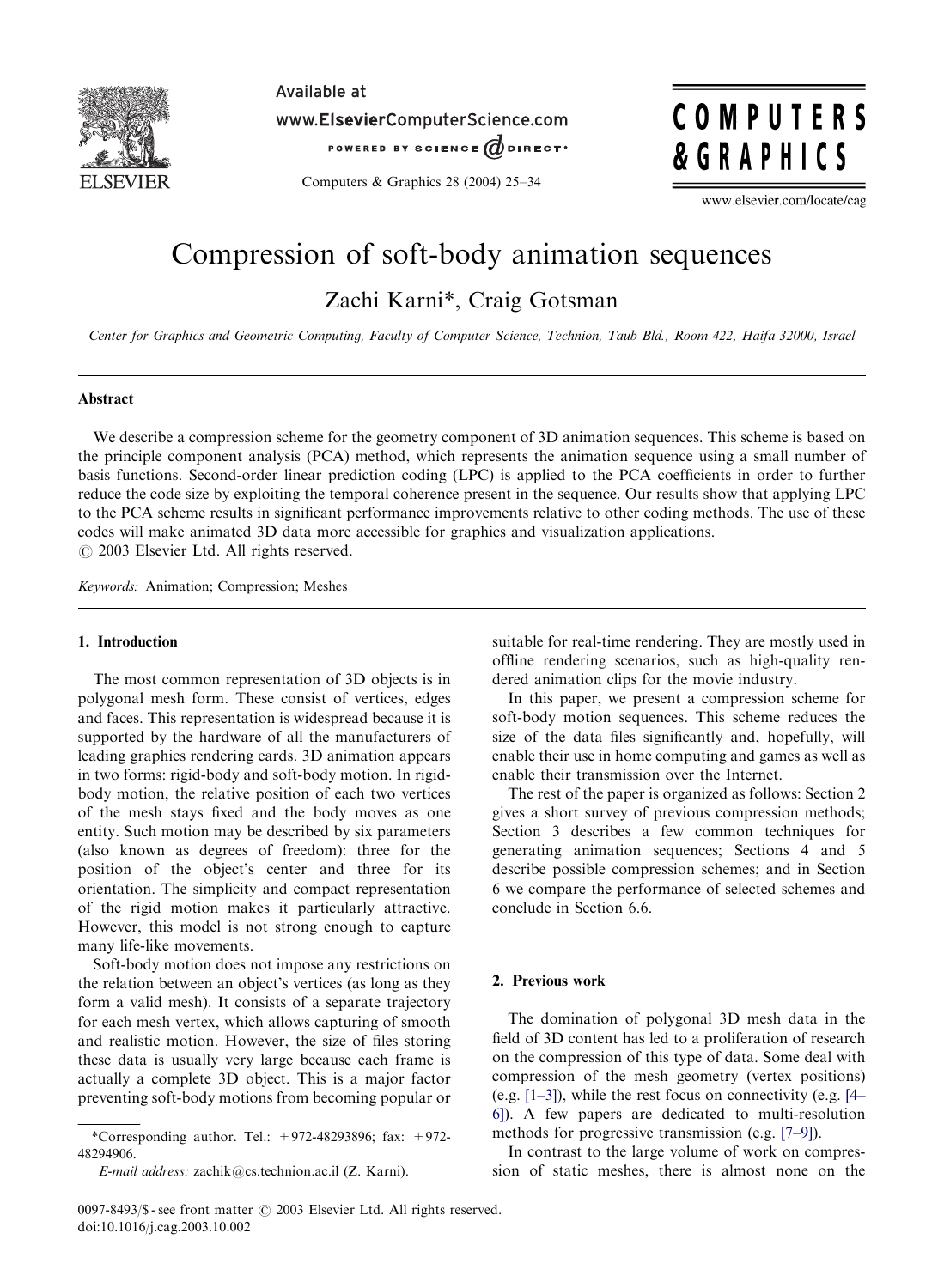compression of dynamic meshes, with only a few notable exceptions. Lengyel [\[10\]](#page-8-0) suggested segmenting the mesh into smaller submeshes whose motion can be described as a rigid body. The compression is achieved by specifying only the affine transformations for each submesh instead of the complete trajectory of each vertex. However, the critical segmentation process is difficult and only a heuristic solution is provided. Shamir and Pascucci [\[11\]](#page-8-0) suggested a multi-resolution representation for the mesh. They solve for the best affine transformation between each frame and the first one (the low-frequency motion) and encode the residual (high-frequency motion) after applying this. Ibarria and Rossignac [\[12\]](#page-8-0) advocated the use of space–time predictors to capture the correlations in both spaces. They propose to traverse the connectivity graph in a manner similar to [\[4\]](#page-8-0) and [\[6\],](#page-8-0) predicting a new vertex position based on its neighbors (already traversed) in the current and previous frames.

To a bystander, the absence of work in this field may indicate a lack of interest in the problem. However, there exists an abundance of techniques showing how to generate such animation sequences. Hence, we believe that efficient compression of these type of data will ultimately be a must.

#### 3. Animation synthesis

Before we discuss how to compress soft-body animation sequences, we elaborate on how they are typically created. This is a long and tedious process. It requires many experienced animator man months to produce a high-quality animation lasting a few minutes. The creation of animation sequences consists of two main stages: creation of the static 3D model and the procedure for bringing it to life by making it move. Models can be animated in one of the two ways, which we describe in the following two subsections.

## 3.1. Physical-based animation

In physical-based animation, the object motion is described by a differential equation, or more precisely, by the solution of the equation. A very common governing equation that can generate a variety of interesting motions is the second-order linear equation:

$$
M\ddot{x}(t) + C\dot{x}(t) + Kx(t) = f(t),\tag{1}
$$

where  $M$ ,  $C$  and  $K$  are constant matrices which determine the material properties (density, damping and elasticity) of the object. The vector  $x(t)$  is the 3D object position over time and  $f(t)$  is a vector of external forces acting on the body. The body's motion  $x(t)$  is the solution to (1). Depending on the nature of  $f(t)$ , the solution can be obtained either analytically or numerically.

Most of the work on this type of motion has concentrated on finding accurate and fast numerical solvers [\[13,14\]](#page-8-0), and on defining the appropriate  $M$ ,  $C$ and K which result in realistic animation sequences [\[15\].](#page-8-0)

## 3.2. Synthetic animation

Animation sequences which are not based on physical phenomena are called synthetic. Tools like 3D Studio-Max, Maya and others, enable the animator to create skeletons and to move them as he likes. Moradoff and Lischinski [\[16\]](#page-8-0) used one skeleton motion to generate others, by adding random variations to the original.

#### 4. New animation representations

The main objective in compression is to find a new representation for a given data set which ''costs'' less than the original representation. In computer science, and in particular in computer graphics, ''cost'' means fewer bits to transmit or store. In Section 2, we mentioned a few compression schemes designed for static meshes. When dealing with soft-body animation sequences, each frame can be treated as a static mesh and be compressed using these techniques. However, such an approach does not exploit the correlation between the frames and will most likely to be far from optimal. Indeed, we show in this paper that much more compact representations exist.

An animation is a sequence of vectors  $f_1, f_2, ..., f_T$  in which  $f_t$  ( $1 \le t \le T$ ) represents one static mesh (i.e., frame). An obvious way to code such a sequence is to use the first frame:  $f_1$ , and then the sequence of differences between each two adjacent frames:  $\Delta f_t =$  $f_{t+1} - f_t$  (1  $\le t \le T - 1$ ). It is easy to see that such a representation is ''better'' than the original when the animation is well behaved. However, most existing animations do not admit such a simple relation between their frames, so better representations are needed.

#### 4.1. Principle component analysis

Alexa and Müller  $[17]$  have used principle component analysis (PCA) to construct a compact representation of an animation sequence. They calculated the eigenvectors (and eigenvalues) of the matrix  $AA<sup>T</sup>$ , where each column of the matrix A is the geometry of one frame. Because A is an  $n \times T$  rectangular matrix (*n* is the number of vertices and T is the number of frames),  $AA<sup>T</sup>$  is a symmetric  $n \times n$  matrix (also known as the *covariance* matrix). The eigenvectors of such a matrix are orthonormal and span  $\mathfrak{R}^n$ . This computation is sometimes called the Karhunen–Loeve Transform (KLT). Usually,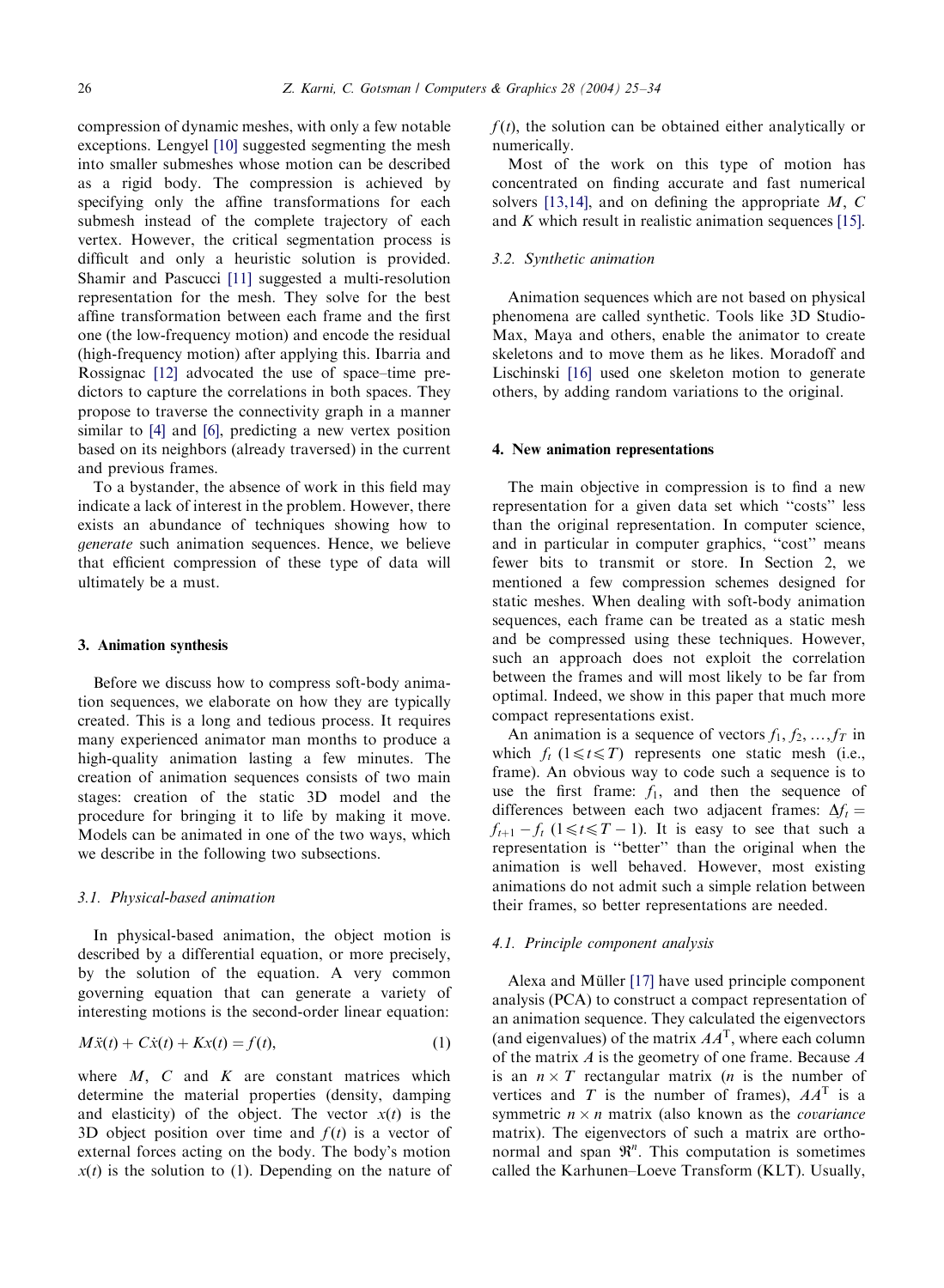<span id="page-2-0"></span>

Fig. 1. A sample of frames from the animation sequences "Dolphin", "Chicken" and "Face".

the singular value decomposition  $(SVD)$  of the matrix A is used to construct its eigenvector. It is known to be more efficient and stable than the computation of the eigenvector of  $AA<sup>T</sup>$ .

When projecting each frame of the animation on the PCA eigenvectors, most of the energy<sup>1</sup> will concentrate in the span of the eigenvectors corresponding to the smaller eigenvalues. This means that ''most'' of the animation sequence is ''in'' a linear subspace of dimension  $k$  ( $k \le n$ ), and may be approximated well by a linear combination of those  $k$  eigenvectors. For example, the ''chicken'' sequence in Fig. 1 (3030 vertices and 400 frames), was reconstructed using only 10 eigenvectors with small distortion and 50 eigenvectors with negligible distortion.

The major drawback of the PCA method is the significant computing resources it requires in processing time and memory usage. For example, computing the eigenvectors of a mesh containing 15,000 vertices will require  $\sim$  1 GB of memory (just to store the covariance matrix) and many hours of computing. Despite the significant computational resources needed, we believe that PCA is appropriate for animation coding, primarily because most animations are produced in studios where such computing resources exist. However, optimization in computing time and memory usage is essential for the decoder, which will ultimately be run on simple home PC. For the PCA method, the decoder's task is to

receive the eigenvectors, the coefficients for each frame, and by multiplying and summing them, reconstruct the animation. This is a very simple operation.

# 4.2. The spectral basis

Karni and Gotsman [\[2\]](#page-8-0) presented a compression technique for static meshes, building on a spectral basis which has properties similar to the PCA eigenvectors. They also exploited the fact that only a small portion of the spectral basis is needed for good reconstruction, so the code is just a small number of coefficients. Spectral coding is designed for static mesh compression, where it is not possible to use PCA or any other method based on the geometries of multiple meshes. The spectral basis is constructed from the mesh connectivity alone, using the so-called Laplacian matrix. If all the frames in an animation sequence have identical connectivity, and this is usually the case—spectral coding may also be applied to animation sequences, frame by frame.

We examined the performance of PCA on a few animation sequences and compared it to that of spectral coding. The graphs in [Fig. 2](#page-3-0) shows that the amount of energy in the lowest  $k$ -dimensional subspace reaches its maximum much faster for PCA-based methods than for the spectral-based ones. Hence the PCA basis is to be preferred in general. This is not surprising, since the PCA basis reflects the geometry of the specific sequence, and the spectral basis reflects the geometry of a much wider class of meshes with a common connectivity.

<sup>&</sup>lt;sup>1</sup> By *energy* we mean the  $L_2$  norm of a vector.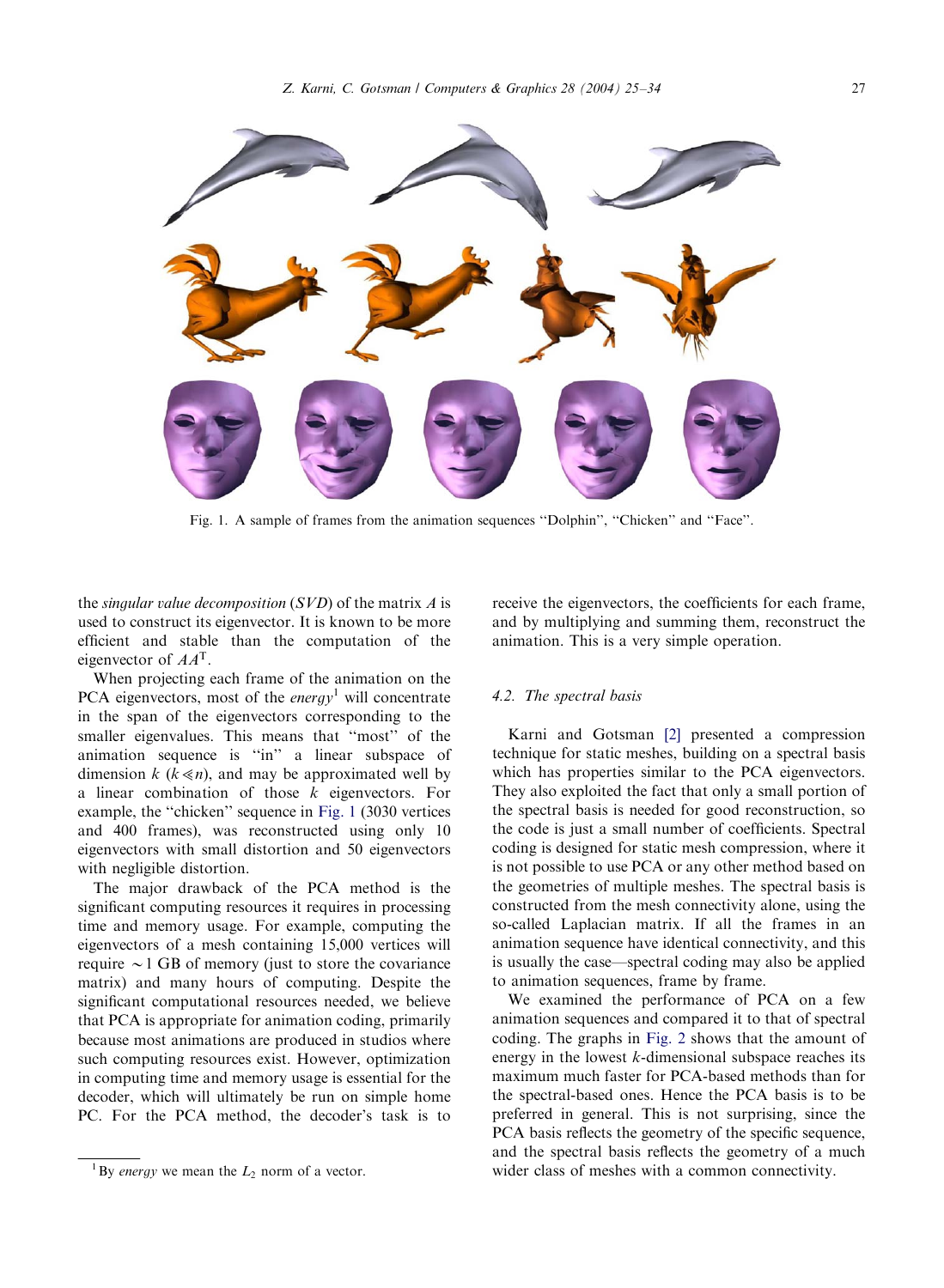<span id="page-3-0"></span>

Fig. 2. Energy vs. subspace dimension for one frame from "face". The PCA coefficients approach the maximal 1 much faster than the spectral coefficients.

#### 5. Linear prediction coding

As the name implies, linear prediction coding (LPC) predicts the tth element in a series as a linear (actually affine) function of the preceding  $m$  elements in the sequence:

$$
x_{t} = a_{0} + \sum_{j=1}^{m} a_{j} x_{t-j} \quad \forall k < t \leq T.
$$
 (2)

The real coefficients  $a_0 \dots a_m$  are the weights given to each preceding element in determining the current element. Given a sequence  $x$ , optimal values for these may be computed by least squares on a rectangular  $(T - m) \times (m + 1)$  linear system (T is the total number of elements in the sequence).

$$
\begin{pmatrix} 1 & x_m & \dots & x_1 \\ 1 & x_{m+1} & \dots & x_2 \\ \vdots & \vdots & & \vdots \\ \vdots & \vdots & & \ddots \\ 1 & x_{T-1} & \dots & x_{T-m} \end{pmatrix} \begin{pmatrix} a_0 \\ a_1 \\ \vdots \\ a_m \end{pmatrix} = \begin{pmatrix} x_{m+1} \\ x_{m+2} \\ \vdots \\ x_T \end{pmatrix}.
$$
 (3)

# 5.1. PCA+LPC coder

Using LPC to compress animation sequences is straightforward. The geometry of each vertex in a frame is predicted as a linear combination of the geometries of the corresponding vertices in the preceding frames. The resulting code is the first  $m$  frames and the weights  $a_0 \dots a_m$  for each vertex. This compression scheme is lossy. The least-squares method which we used to calculate the weights guarantees only that the sum of the squared distortions over all the frames will be

minimal. To make the scheme lossless, the residuals  $\Delta x_t$ of each vertex in each frame must to be incorporated into the code,

$$
\Delta x_t = x_t - \left( a_0 + \sum_{j=1}^m a_j x_{t-j} \right). \tag{4}
$$

However, using LPC on the animation sequence directly will capture only the temporal coherence present in the trajectory of each individual vertex. It will not capture spatial correlations between the vertices. This may be achieved by transforming the frames into a space which decorrelates the vertex coordinates.

Using LPC on the significant (low frequency) PCA vectors will give us the best of both worlds: from the PCA, by applying it only to  $k$  coefficients instead of  $n$ vertices  $(k \le n)$ ; and from the LPC: by using a small number of coefficients to capture the temporal behavior of each PCA vector.

Section 3.1 showed that many physical-based animations may be represented by second order PDEs. This implies that second order LPC  $(m = 2)$  will probably suffice to capture well, the temporal correlation within the modes. Indeed, for both the ''chicken'' and the ''dolphin'' models we used in our tests, second order LPC gained the best rate–distortion ratio, while for the "face" models third order LPC was optimal. Note that increasing the order of the LPC always reduces the distortion. However, the total code size might increase due to the additional coefficients, which in turn will worsen the rate–distortion ratio (especially in short animation sequences).

Our compression scheme works as follows: Given an animated 3D mesh that consists of *n* vertices and  $T$ frames, we build a  $3n \times T$  matrix A. Each column of the matrix represents one frame organized in a column-stack  $(X$  coordinates of all the vertices, followed by the Y coordinates and finally the Z coordinates). We apply the singular value decomposition (SVD) to  $A$  in order to calculate the eigenvectors (and eigenvalues) of  $AA<sup>T</sup>$ . These are stored in the columns of the matrix  $U$ . The original animation is then decomposed by projecting it onto the new basis yielding a matrix of coefficients  $C =$  $U<sup>T</sup>A$  (C has the same size as A). Trimming the highfrequency part (by zeroing all vector elements after the kth in each frame) results in a new coefficients matrix  $C_1$ of dimension  $k \times T$ . We now solve k second-order LPC problems each of size  $T$ . The code is the  $k$  eigenvectors of length  $3n$  used for the decomposition together with the k triples of LPC coefficients and the  $k \times (T - 2)$ LPC residuals.

The reconstruction is done first by using the LPC coefficients and residuals to retrieve the matrix  $C_1$ (lossless up to quantization). Then the animation sequence is reconstructed using the eigenvectors:  $A_R =$  $UC<sub>1</sub>$ . The distortions in the reconstructed animation are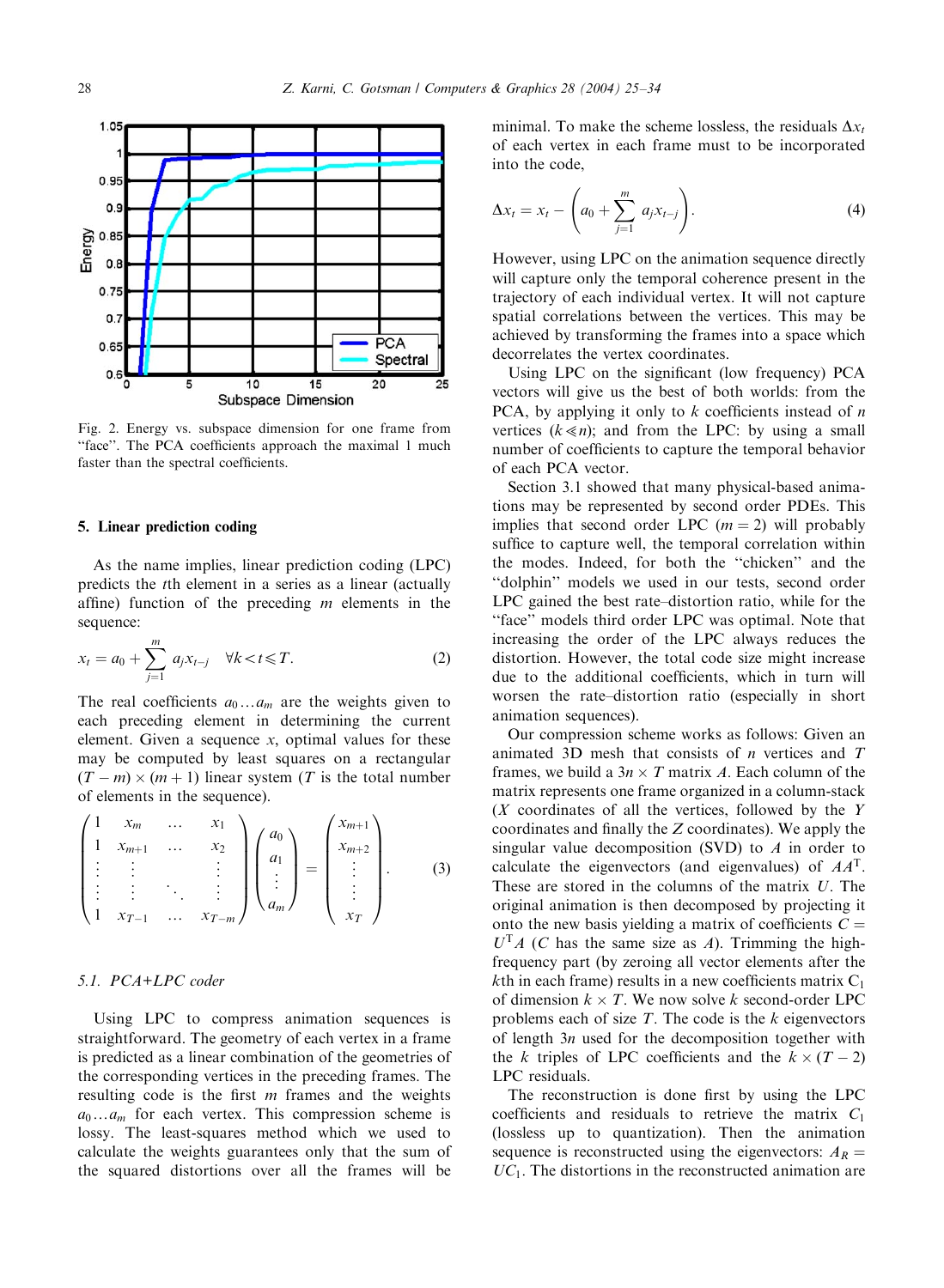due only to the elimination of the high-frequency components (as in [\[17\]](#page-9-0)).

#### 6. Experimental results

We have implemented the PCA and the LPC methods and compared between them and the Dynapack method of Ibarria and Rossignac [\[12\]](#page-8-0). For the comparison we used three animation sequences: ''Dolphin'' (6179 vertices, 12,337 faces and 101 frames), ''Chicken'' (2916 vertices, 5454 faces and 399 frames) and ''Face'' (539 vertices, 1042 faces and 10,001 frames). A sample of each of the animations is shown in [Fig. 1](#page-2-0). We have already mentioned that the number of frames should be much larger than the number of vertices. However, two of the three animation sequences we used do not follow this rule, as they are only a small snippet from a complete sequence, which we do not have.

The mesh coordinates are usually represented in floating-point format (using 32 or 64 bits). Before storing or transmitting their values it is customary to quantize them using a fixed number of bits—q. The quantization process is equivalent to bounding the mesh within a cube, sampling each dimension into  $2<sup>q</sup>$  grid vertices and snapping the vertices to the grid points. This process moves the vertices from their original position and distorts the mesh geometry (increasing the number of quantization bits will refine the grid and reduce the distortion). Fig. 3 shows the dolphin mesh together with the 12, 10 and 8 bit quantized versions. It is clear that

12 bit quantization does not introduce any visible distortion, hence may be considered as a lossless representation and can serve as a reference for comparing code lengths.

To compare different methods, we used the following distortion measure:

$$
e = 100 \frac{\|A - \tilde{A}\|}{\|A - E(A)\|},
$$
\n(5)

where A is a  $3n \times T$  matrix containing the original animation sequence.  $\tilde{A}$  is the same animation after the compression and reconstruction stages.  $E(A)$  is an average matrix in which a column  $t$  is

$$
(\bar{X}_t[1 \cdots 1], \bar{Y}_t[1 \cdots 1], \bar{Z}_t[1 \cdots 1])^T,
$$
 (6)

where  $\bar{U}$  denotes the mean of the a vector U.

# 6.1. The raw data

To compare the compression ratios for each method, it is customary to use the uncompressed raw data size as a baseline reference. The raw data size of the animation sequence in bits is:  $\#$ *quantization-bits*  $\cdot$   $\#$ *coordinates*  $\cdot$  $\#vertices \cdot \#frames$ . The compression ratios are relative to the 12 bit quantization case. Table 1 summarizes the compression ratio and distortion incurred for each of the animation sequences quantized to 8, 10 and 12 bits/coordinate. The numbers in brackets in the "Size" column represents the normalized-size as *number* of bits per vertex per frame.



Fig. 3. Quantized Dolphin model: (a) original, (b) 12 bits, (c) 10 bits and (d) 8 bits quantization.

| compression performance asing omy quantization |            |                   |                    |  |  |  |
|------------------------------------------------|------------|-------------------|--------------------|--|--|--|
| <b>Quantization-bits</b>                       | Size (KB)  | Compression ratio | Distortion $(\% )$ |  |  |  |
| 12                                             | 2742 (36)  | 1:1.00            |                    |  |  |  |
| 10                                             | 2285(30)   | 1:1.20            | 0.099              |  |  |  |
| 8                                              | 1829 (24)  | 1:1.50            | 0.387              |  |  |  |
| 12                                             | 5120 (36)  | 1:1.00            |                    |  |  |  |
| 10                                             | 4260 (30)  | 1:1.20            | 0.125              |  |  |  |
| 8                                              | 3409 (24)  | 1:1.50            | 0.488              |  |  |  |
| 12                                             | 23689 (36) | 1:1.00            |                    |  |  |  |
| 10                                             | 19741 (30) | 1:1.20            | 0.134              |  |  |  |
| 8                                              | 15793 (24) | 1:1.50            | 0.521              |  |  |  |
|                                                |            |                   |                    |  |  |  |

| Table 1                                         |  |  |  |
|-------------------------------------------------|--|--|--|
| Compression performance using only quantization |  |  |  |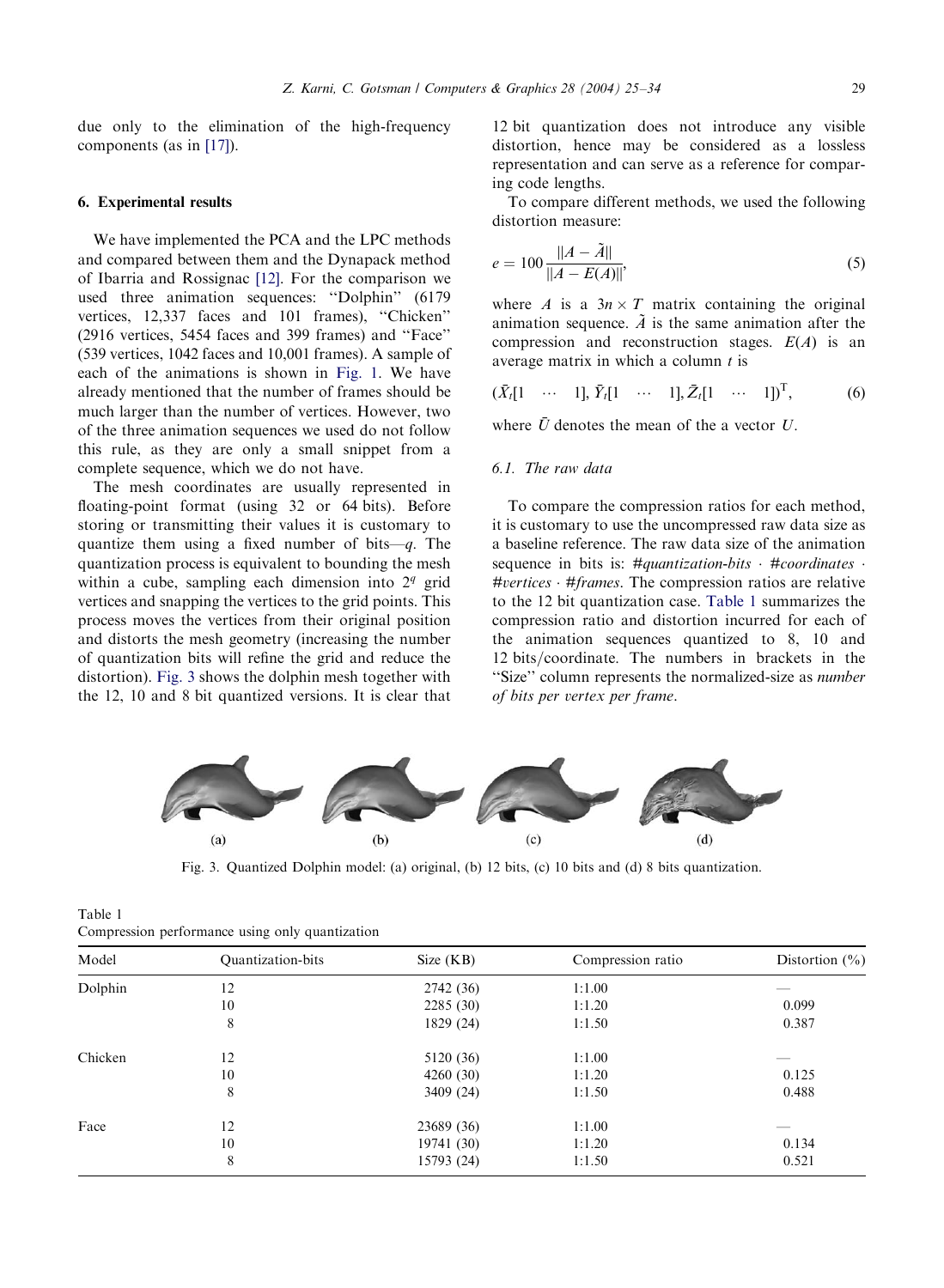## 6.2. Comparison to TG coding

Touma and Gotsman [\[6\]](#page-8-0) described a method for the compression of static meshes. They based the geometry component of their encoder on the fact that in most triangle meshes, two adjacent triangles form an approximate parallelogram. When a face is encountered by the decoder, its neighbors are predicted using this rule. The code for this scheme is the vector difference between the prediction and the true vertex position.

We used the TG method, as implemented in publicdomain code, to encode each frame separately. Table 2 presents the total code sizes for each of the animation sequences, the compression ratios together with the loss, again compared to the 12-bit quantized raw data.

# 6.3. LPC on vertex trajectories

It is possible to use second order LPC (as described in Section 5) to predict each mesh vertex position in a frame based on the corresponding positions in the two preceding frames (we predict each coordinate separately). Table 3 shows the results for each of the animation sequences for the case of 12-bit quantization. It is easy to see that the coding efficiency was doubled for all the three models. This supports the claim that the temporal coherence should not be ignored when compressing animation sequences, together with the fact that second order LPC is sufficient to capture most of the temporal coherences.

| The differences in the distortions between this method  |
|---------------------------------------------------------|
| and TG are because. TG quantizes the spatial data while |
| this method quantizes the temporal data.                |

## 6.4. PCA

We calculated the PCA basis vectors for each of the animation sequences and reconstructed them using only a small number of basis vectors, as discussed in Section 3. [Table 4](#page-6-0) shows the results for the face animation using 300, 200, 100 and 50 basis vectors of a total 1617  $(1617 = 3 \cdot \text{4}$  + #vertices). It took 250 s to calculate all the 1617 eigenvectors using a P4-2:4 GHz processor with 4 GB of memory. ''Payload'' is the total size of the basis vectors needed for decoding the animation, together with the quantization parameters. These basis vectors are quantized to 16 bits in order to reduce reconstruction artifacts and are transmitted as the prefix of the code. ''Size'' is the entropy of the quantized coefficients (in bits) and ''Total Size'' is the total code length  $(Payload + Size)$ . As before, the numbers in brackets are number of bits per vertex per frame. It is evident that the PCA yields better compression ratios than the LPC or TG methods for similar distortions.

The PCA compression of ''dolphin'' and ''chicken'' yielded very poor results ([Table 5](#page-6-0)). This is because the number of frames is much smaller than the number of vertices, so the size of the payload dominates the total code size. Clearly, PCA is not suitable for such cases and we present these results only for completeness sake.

| Table 2                                     |  |  |
|---------------------------------------------|--|--|
| Compression performance using the TG method |  |  |

| Model   | Quantization-bits | Size (KB)    | Compression ratio | Distortion $(\% )$ |
|---------|-------------------|--------------|-------------------|--------------------|
| Dolphin | 12                | 1309 (17.1)  | 1:2.10            | 0.032              |
|         | 10                | 862 (11.3)   | 1:3.18            | 0.148              |
|         | 8                 | 497 (6.52)   | 1:5.51            | 0.587              |
| Chicken | 12                | 3335 (23.5)  | 1:1.53            | 0.037              |
|         | 10                | 2385 (16.8)  | 1:2.14            | 0.149              |
|         | 8                 | 1536 (10.8)  | 1:3.33            | 0.587              |
| Face    | 12                | 18540 (28.3) | 1:1.27            | 0.039              |
|         | 10                | 13664 (20.8) | 1:1.73            | 0.152              |
|         | 8                 | 9358 (14.2)  | 1:2.53            | 0.595              |

Table 3

Compression performance using the LPC method

| Model   | Quantization-bits | Size (KB)   | Compression ratio | Distortion $(\% )$ |
|---------|-------------------|-------------|-------------------|--------------------|
| Dolphin | - 12              | 645(8.5)    | 1:4.25            | 0.076              |
| Chicken | 12                | 1588 (11.1) | 1:3.22            | 0.184              |
| Face    |                   | 9101 (13.8) | 1:2.60            | 0.032              |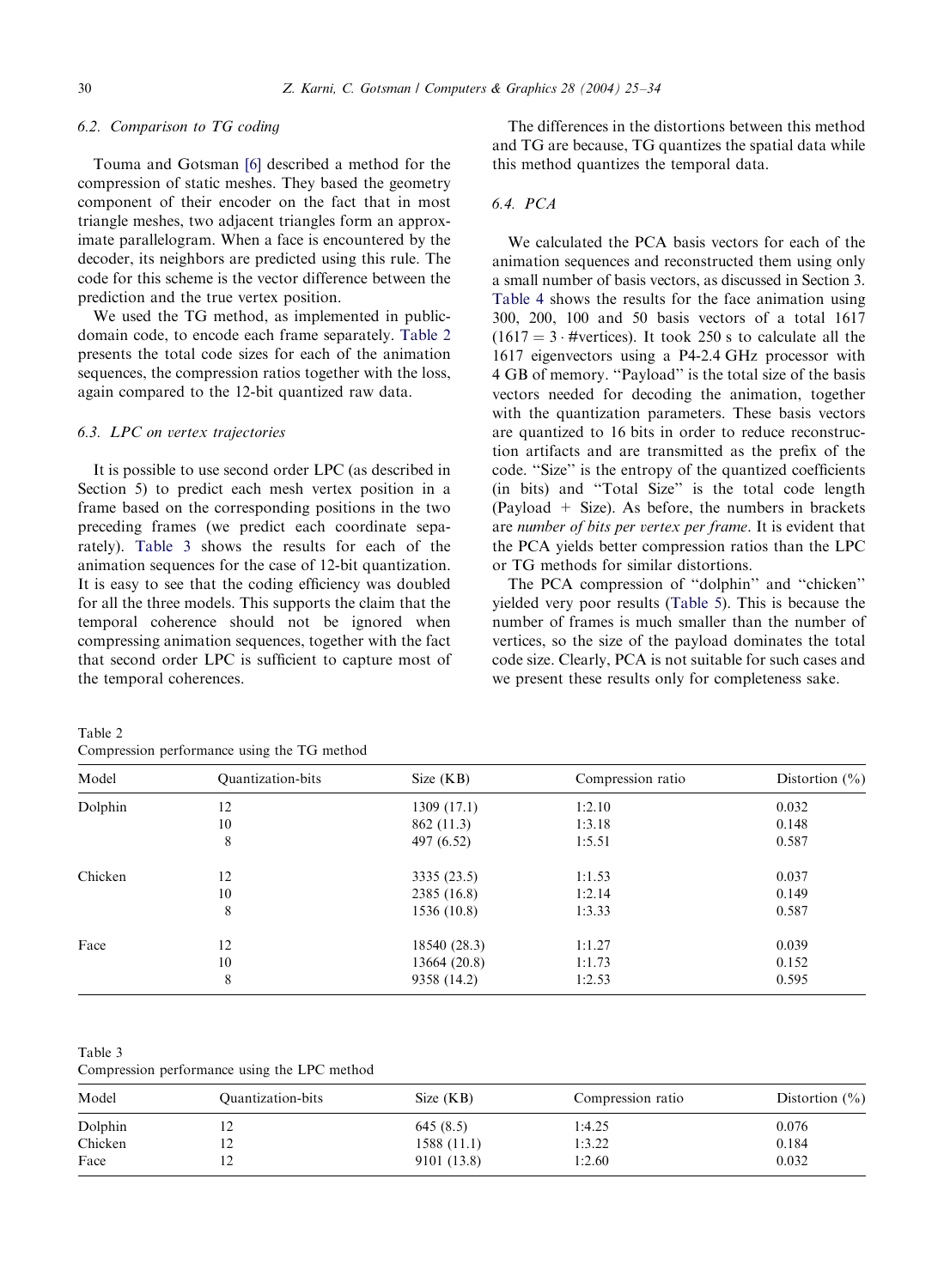<span id="page-6-0"></span>Table 4 Compression performance on the ''face'' sequence using the PCA method

| Basis vectors | Payload (KB) | Quantization-bits | Size (KB) | Total size (KB) | Compression ratio | Distortion $(\% )$ |
|---------------|--------------|-------------------|-----------|-----------------|-------------------|--------------------|
| 300           | 950          | 12                | 4000      | 4950 (7.5)      | 1:4.8             | 0.037              |
|               |              | 10                | 3270      | 4220(6.4)       | 1:5.6             | 0.038              |
|               |              | 8                 | 2535      | 3485 (5.3)      | 1:6.8             | 0.050              |
| 200           | 633          | 12                | 2685      | 3318 (5.0)      | 1:7.1             | 0.046              |
|               |              | 10                | 2197      | 2830 (4.2)      | 1:8.4             | 0.047              |
|               |              | 8                 | 1707      | 2340(3.5)       | 1:10.1            | 0.057              |
| 100           | 317          | 12                | 1355      | 1672(2.5)       | 1:14.1            | 0.081              |
|               |              | 10                | 1110      | 1427(2.1)       | 1:16.6            | 0.082              |
|               |              | 8                 | 866       | 1183(1.8)       | 1:20.0            | 0.087              |
| 50            | 160          | 12                | 684       | 844 (1.3)       | 1:28.1            | 0.146              |
|               |              | 10                | 562       | 722(1.1)        | 1:32.8            | 0.147              |
|               |              | 8                 | 440       | 600(0.9)        | 1:39.5            | 0.149              |

Table 5 Compression performance on the ''dolphin'' and ''chicken'' sequences using the PCA method

| Model   | Basis vectors | Payload (KB) | Compression ratio | Distortion $(\% )$ |
|---------|---------------|--------------|-------------------|--------------------|
| Dolphin | 100           | 3620         | 1:0.75            | 0.024              |
|         | 50            | 1810         | 1:1.51            | 0.029              |
|         | 25            | 905          | 1:3.02            | 0.075              |
|         | 10            | 362          | 1:7.57            | 0.607              |
| Chicken | 200           | 3417         | 1:1.50            | 0.030              |
|         | 150           | 2563         | 1:2.00            | 0.031              |
|         | 100           | 1708         | 1:3.00            | 0.061              |
|         | 75            | 1281         | 1:4.00            | 0.194              |
|         | 50            | 855          | 1:6.00            | 0.677              |

# 6.5. PCA+LPC

We applied second order LPC on the PCA coefficients from the previous section (we used only the ''face'' sequence because ''chicken'' and ''dolphin'' are not suitable). As in Section 6.3 we quantized the temporal vector of each coefficient and then entropy code it. [Table 6](#page-7-0) shows the results of this method and [Fig. 4](#page-7-0) shows the rate–distortion graph for the PCA and the  $PCA + LPC$  methods. The superiority of the  $PCA + LPC$ method over the others is evident. For example, for a distortion of  $\sim 0.035\%$  (essentially lossless) PCA+LPC yields 6.5 times better compression ratio than TG, 2.2 times better than simple LPC and 1.7 times better than PCA alone.

[Fig. 5](#page-8-0) shows the reconstructions of three frames from the ''Face'' sequence using 300 and 50 basis-vectors (out of 1617). Although minor defects exist, it is very hard to tell the difference between the reconstructions and the

original. In case more distortion is tolerable, higher compression ratios can be achieved.

# 6.6. Dynapack

Ibarria and Rossignac [\[12\]](#page-8-0) presented a method which predicts the position of a vertex based on the position of its (already decoded) spatial neighbors (similar to TG) and its position in previous frames (similar to LPC). [Table 7](#page-8-0) presents the code length generated by Dynapack for the face sequence.

Although the superiority of the  $PCA + LPC$  method is evident, the runtime of the Dynapack encoder is significantly shorter, while the decoding time is comparable. As we already emphasized, our lengthy encoding time is not a critical drawback. Animations are created by powerful computers which can easily handle offline PCA calculations.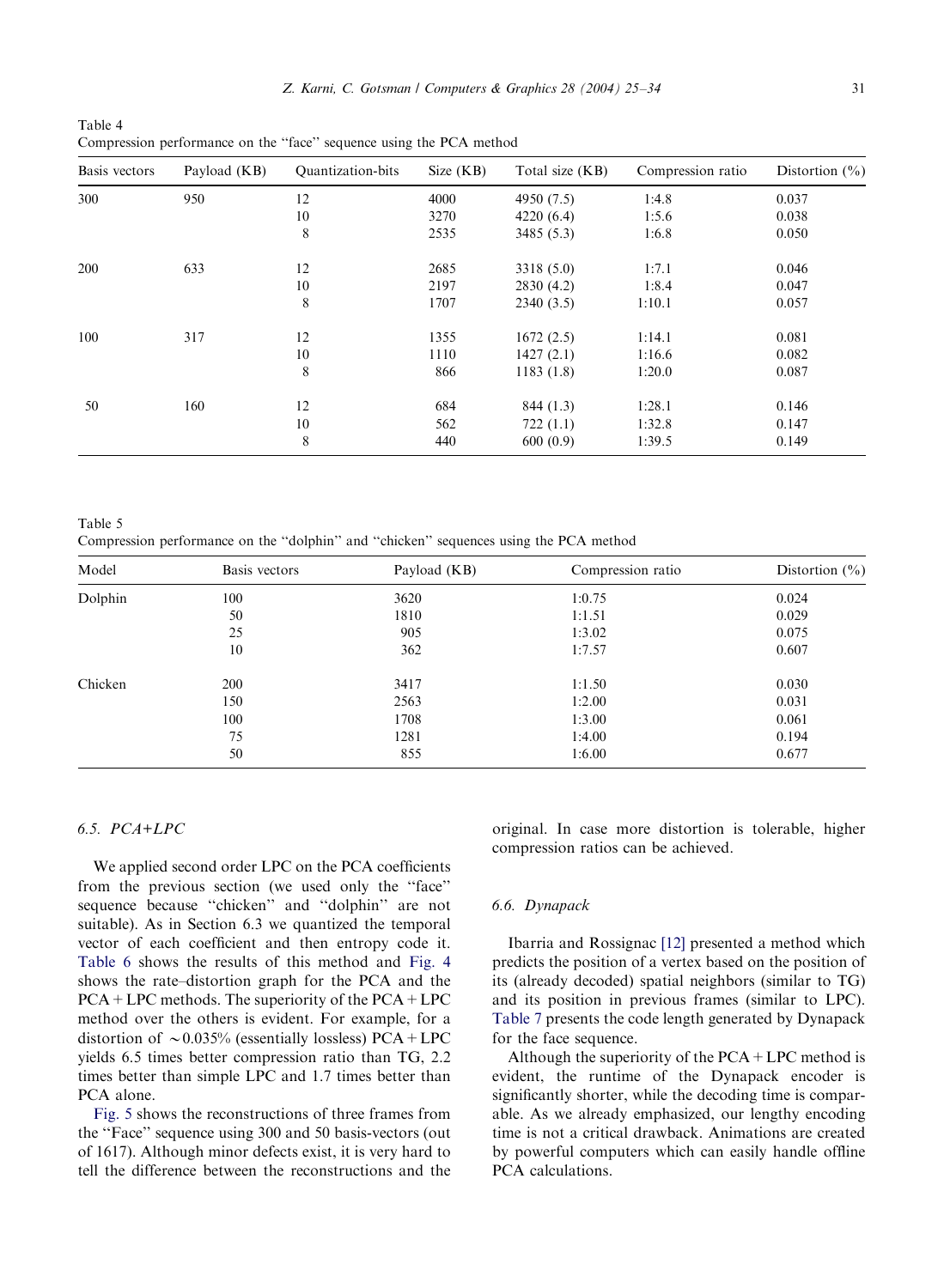<span id="page-7-0"></span>

| Table 6                                                                     |  |
|-----------------------------------------------------------------------------|--|
| Compression performance on the "face" sequence using the $PCA + LPC$ method |  |

| Basis vectors | Payload (KB) | Quantization-bits | Size (KB) | Total size (KB) | Compression ratio | Distortion $(\% )$ |
|---------------|--------------|-------------------|-----------|-----------------|-------------------|--------------------|
| 300           | 950          | 12                | 1888      | 2838 (4.3)      | 1:8.3             | 0.037              |
|               |              | 10                | 1504      | 2454 (3.7)      | 1:9.6             | 0.038              |
|               |              | 8                 | 1096      | 2046(3.1)       | 1:11.6            | 0.050              |
| 200           | 633          | 12                | 1240      | 1873 (2.8)      | 1:12.6            | 0.046              |
|               |              | 10                | 982       | 1615(2.4)       | 1:14.7            | 0.047              |
|               |              | 8                 | 708       | 1341(2.0)       | 1:17.7            | 0.057              |
| 100           | 317          | 12                | 606       | 923(1.4)        | 1:25.7            | 0.081              |
|               |              | 10                | 476       | 793 (1.2)       | 1:29.9            | 0.082              |
|               |              | 8                 | 338       | 655(1.0)        | 1:36.2            | 0.087              |
| 50            | 160          | 12                | 298       | 458 $(0.7)$     | 1:51.7            | 0.146              |
|               |              | 10                | 232       | 392 $(0.6)$     | 1:60.4            | 0.147              |
|               |              | 8                 | 162       | 322(0.5)        | 1:73.4            | 0.149              |



Fig. 4. Rate-distortion graphs for the ''dolphin'' sequence using PCA and PCA+LPC.

Another advantage of the Dynapack method is its lossless nature. The error is due only to quantization, which for 12 bits is negligible. The  $PCA + LPC$  method incurs other types of loss. However, the error is very small and the good compression ratios make the method very attractive.

# 7. Discussion and conclusions

The key to efficient compression of soft-body animation sequences is an exploitation of both the spatial and temporal correlation present in the sequence. The spatial correlations are captured using PCA, and the temporal correlations using LPC on the resulting coefficients. When applying this, we are able to achieve  $0.05\%$ distortion with bit rate of 2.45 bits per vertex per frame. This means that 3D soft-body animation may be transmitted and played in real time.

The PCA basis, which is based on the geometries of all the frames in the sequence, is known to be optimal for that specific sequence, as opposed to the spectral basis, which is based on (the fixed) connectivity information alone. Recently, Ben-Chen and Gotsman [\[8\]](#page-8-0) have shown that by making some natural assumptions on the distribution of the geometries associated with a fixed connectivity, the spectral basis is actually optimal for that distribution in the same PCA sense.

PCA and its generalizations have long been used to reduce the dimensionality of a data set, in particular in computer vision recognition applications [\[18,19\].](#page-9-0) However, its combination here with causal temporal analysis seems to be new.

One other possible combination of PCA and temporal analyses was proposed by Pentland and Williams [\[14\].](#page-8-0) They show that if the animation sequence satisfies a differential equation such as (1), a possible basis are the so-called free vibration modes, which may be derived by solving a generalized eigenvector problem related to the matrices  $M$ ,  $C$  and  $K$ . The connection between these and the PCA basis for the sequence is not entirely clear, but there is a chance that these modes might be better for compression purposes.

However, given just the animation sequence, it seems difficult to ''reverse-engineer'' it to derive the matrices  $M, C, K$  and from them the modes. So this remains an open problem.

#### Acknowledgements

This research was supported by the Technion Vice President for Research Fund - Lowenengrat Research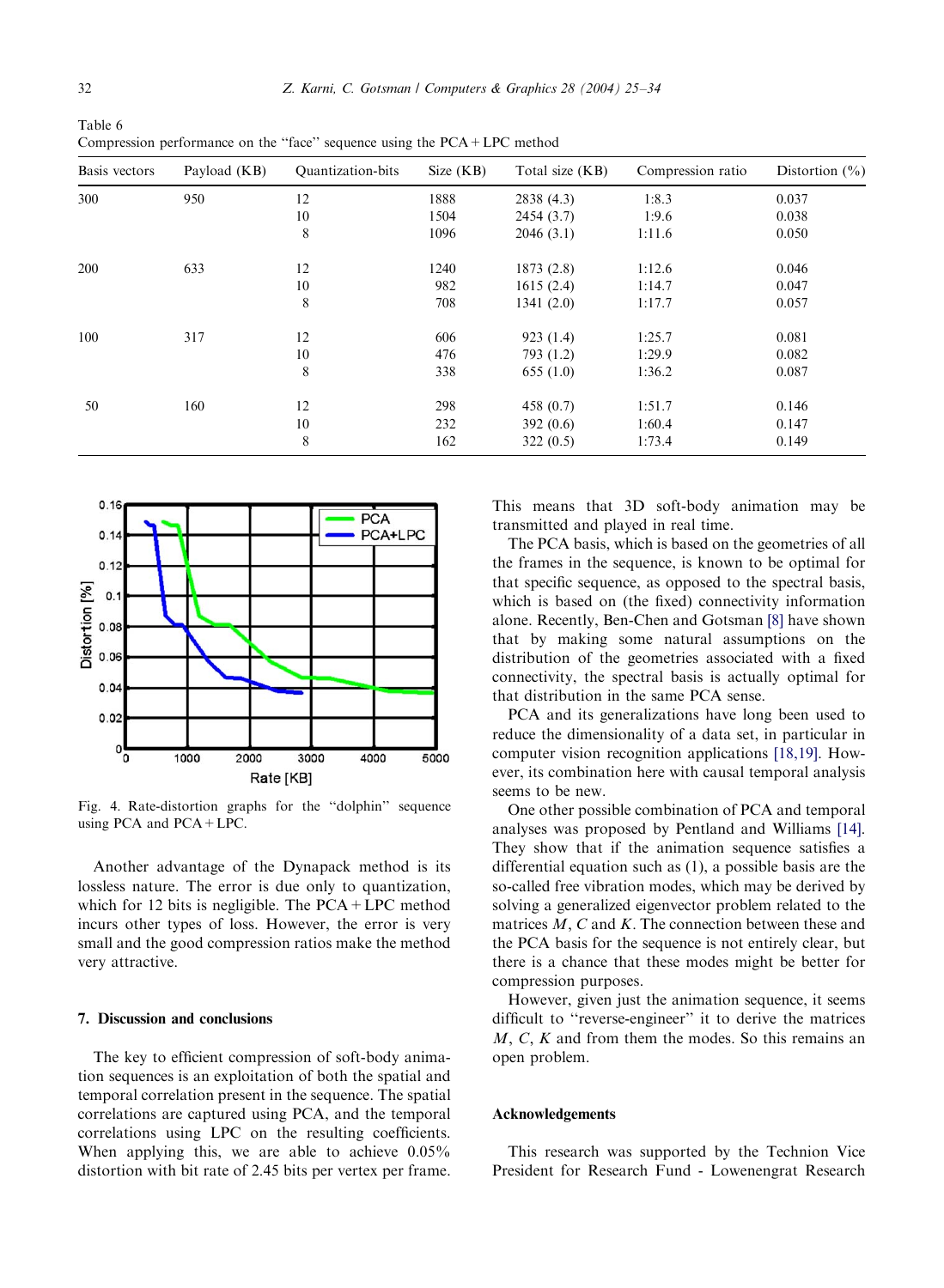<span id="page-8-0"></span> $(a)$  $(b)$  $(c)$  $(d)$  $(f)$  $(e)$ 

Fig. 5. A sample of frames from the ''Face'' animation, reconstruct using the PCA+LPC method using 300 (a–c) and 50 (d–f) basis vectors.

Table 7 Dynapack compression results on the face sequence

| Quantization-bits | Size<br>(KB) | Compression<br>ratio | Distortion<br>$($ %) |
|-------------------|--------------|----------------------|----------------------|
| 12                | 6760 (10.2)  | 1:3.5                |                      |
| 10                | 4541 (6.9)   | 1:5.2                | 0.134                |
|                   | 3090(4.7)    | 1:7.6                | 0.521                |

Fund. The "chicken" sequence is the property of Microsoft Inc and the ''face'' sequence was kindly generated by Demetri Terzopoulos. The results of the Dynapack method were supplied by Lawrence Ibarria.

#### References

- [1] Deering M. Geometry compression, Proceedings of SIGGRAPH 1995; ACM Press, 1995. p. 13–20.
- [2] Karni Z, Gotsman C. Spectral compression of mesh geometry. SIGGRAPH 2000, Computer Graphics Proceedings, ACM Press, 2000. p. 279–86.
- [3] Taubin G, Rossignac J. Geometric compression through topological surgery. ACM Transactions on Graphics 1998;17(2):84–115.
- [4] Gumhold S, Straßer W. Real time compression of triangle mesh connectivity, SIGGRAPH 1998, Computer Graphics Proceedings, ACM Press, 1998. p. 133–40.
- [5] Rossignac J. Edgebreaker: connectivity compression for triangle meshes. IEEE Transactions on Visualization and Computer Graphics 1999;5(1):47–61.
- [6] Touma C, Gotsman C. Triangle mesh compression. In Proceedings of the 24th annual graphics interface conference (GI); 1998. p. 26–34.
- [7] Alliez P, Desbrun M. Progressive encoding for lossless transmission of 3D meshes. SIGGRAPH 2001, Computer Graphics Proceedings, ACM Press, 2001. p. 195–202.
- [8] Ben-Chen M, Gotsman C. On the Optimality of spectral compression of mesh geometry. Preprint, Technion Computer Science, 2003.
- [9] Karni Z, Bogomjakov A, Gotsman C. Efficient compression and rendering of multi-resolution meshes. In Proceedings of IEEE Visualization'02, 2002;347–54.
- [10] Lengyel JE. Compression of time-dependent geometry. In Proceedings of ACM Symposium on Interactive 3D Graphics; 1999. p. 89–96.
- [11] Shamir A, Pascucci V. Temporal and spatial level of details for dynamic meshes. Proceedings of Virtual Reality Systems and Techniques, 2001. p. 423–430.
- [12] Ibarria L, Rossignac J. Dynapack: space-time compression of the 3D animation of triangle meshes with fixed connectivity. Proceedings of the Eurographics ACM SIGGRAPH 2003 Symposium on Computer Animation, 2003. p. 126–135.
- [13] Debunne G, Desbrun M, Cani MP, Barr A. Adaptive simulation of soft bodies in real-time. In Proceedings of Computer animation 2000. p. 133–144.
- [14] Pentland A, Williams J. Good vibration: modal dynamics for graphics and animation. Computer Graphics 1989;23(3):207–14.
- [15] Terzopoulos D, Platt J, Barr A, Fleischer K. Elastically deformable models. Computer Graphics 1987;21(4): 205–14.
- [16] Moradoff S, Lischinski D. Synthesis of textural motion with hard constraints. In Proceedings of the 4th Israel-Kored 6i-national conference on geometric modelling and computer graphics; 2003. p. 123–128.